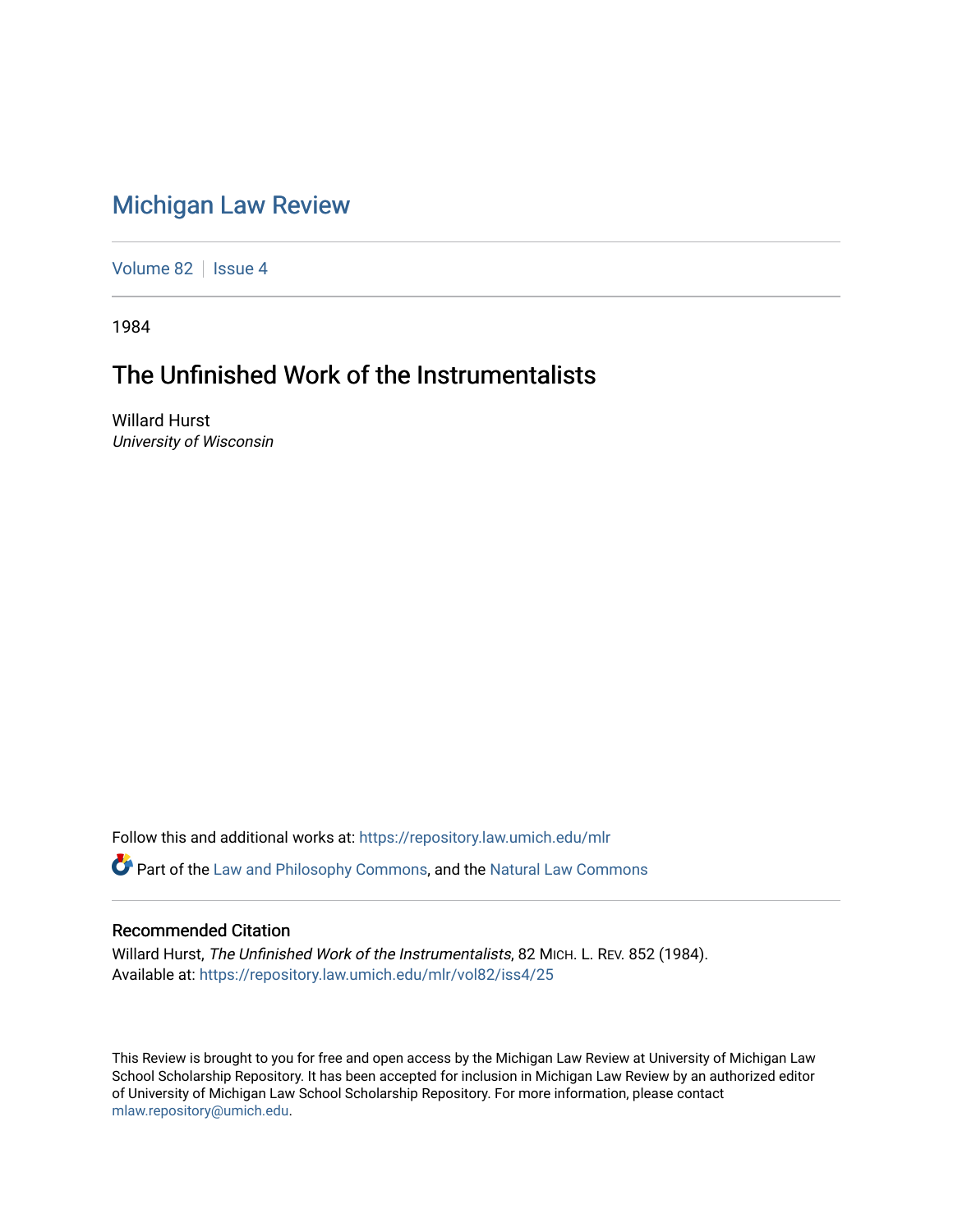### **THE UNFINISHED WORK OF THE INSTRUMENTALISTS**

#### *Willard Hurst\**

!NSTRUMENTALISM AND AMERICAN LEGAL THEORY. By *Robert Samuel Summers.* Ithaca, **N.Y.** and London: Cornell University Press. 1982. Pp. 295. \$24.50.

In *Instrumentalism and American Legal Theory,* Professor Summers undertakes to define and criticize an influential body of thought about legal order which he terms "pragmatic instrumentalism." Though he does not confine his study to four men, he centers on the work of Oliver Wendell Holmes, Jr., Roscoe Pound, John Dewey, and Karl N. Llewellyn. None of these writers produced an integrated theory of law broad enough to fulfill the potentials of the themes they sounded. But Summers is persuasive that their work tended to form a common pattern. His book  $-$  a contribution both to jurisprudence and to the history of ideas - helps fill out the content of the pattern which these philosophers left only partly finished.

The author identifies the distinctive content of pragmatic instrumentalism in part through its contrasts with three other currents in Western legal theory — analytical positivism, natural law, and historical jurisprudence. Analytical positivism has focused on the logical implications of concepts regarded as giving authoritative form to a system of law, such as ideas of rights, duties, or sovereignty. Instrumentalism ,has focused more on tracing the use and efficacy of law as a means toward achieving social goals. Natural law philosophy has measured positive law by criteria of justice, rightness or goodness to be realized through legal processes. Instrumentalism has tended to measure uses of law relative to wants in fact felt or desires in fact held by popular majorities, or at least by politically effective sectors of society. Historical jurisprudence  $-$  not a prime element in this country's legal thought - has sought to identify values legitimated by usage and by the cumulative experience of a people. Instrumentalists have been more interested in employing and understanding law in the here-and-now setting of a given time and place. Summers seems right in rating instrumentalism  $-$  as marked out by its contrasts to these other currents - as a fourth major

<sup>•</sup> Vilas Professor of Law, Emeritus, University of Wisconsin. B.A. 1932, Williams College; LL.B. 1935, Harvard. Professor Hurst is the author of numerous books, most recently LAW AND MARKETS IN UNITED STATES HISTORY (1982) and DEALING WITH STATUTES  $(1982)$ . - Ed.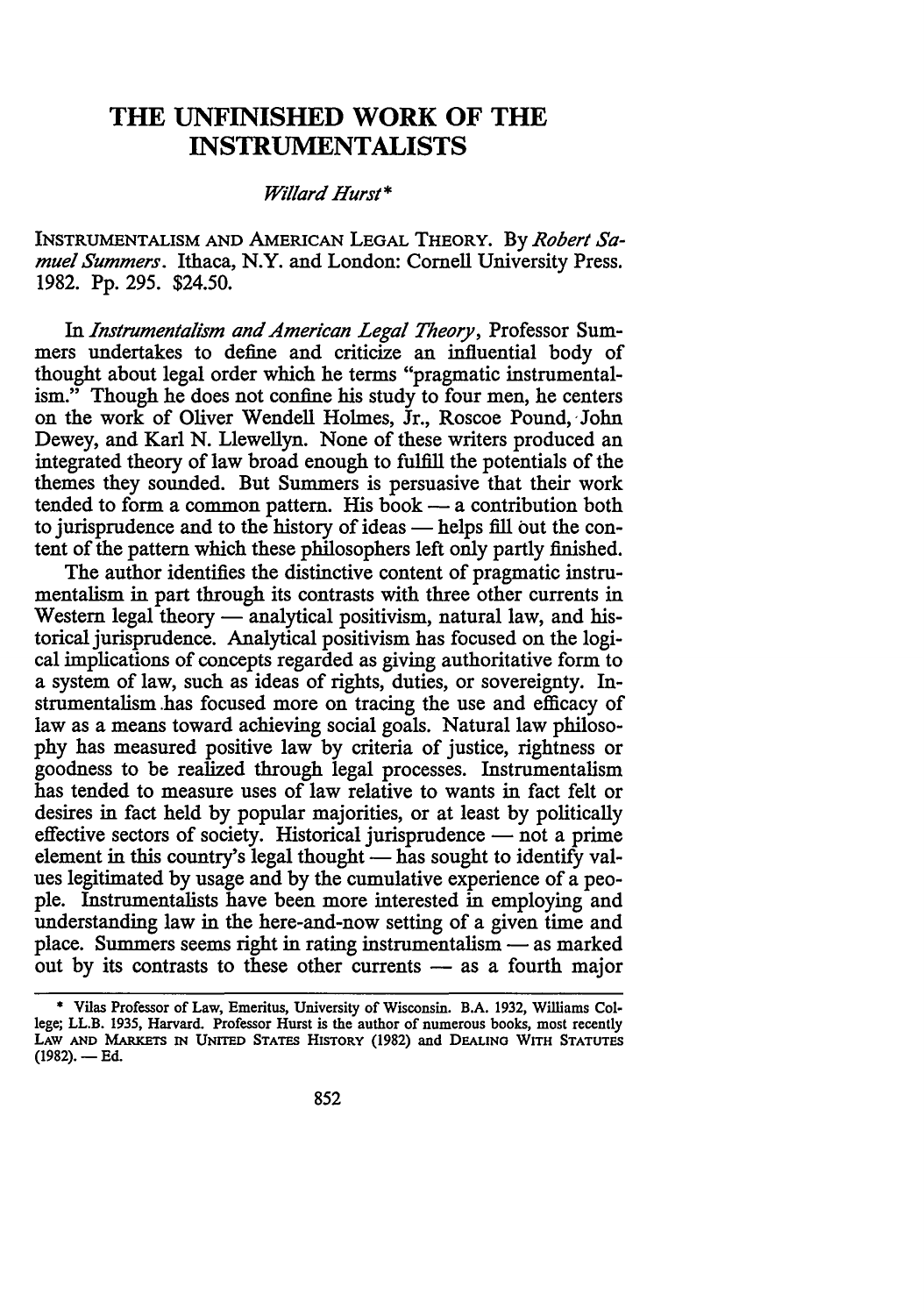strand in the history of Western legal thought. The assessment will be convincing to most of those whose law studies were colored by the legal realist movement of the late 1920's and early 1930's and who have known law school curricula shaped largely by efforts to expose law's functional relations to other social institutions or processes.

The men whose work Summers surveys set in motion many fresh courses of ideas, research, and instruction, and stirred much controversy. In this light Summers' account is striking in its demonstration of how relatively sketchy and incomplete was the sum of their product; this insight is the prime contribution of this book. Anyone who has had much direct or indirect exposure to the influence of the instrumentalist approach will find that a good deal of what is set out here is familiar. However, Summers' task requires that he provide these familiar settings in order to bring into relief both the constructive and the limiting aspects of the instrumentalist tradition. I imagine that I am not alone in having found challenge in the kinds of writing Summers deals with, and at the same time having wished that they gave me more. These writers were most persuasive as critics; they were less satisfying in what they supplied to make good what they displaced. By outlining the important gaps in their theory, Summers provides suggestive indicators for work which might fill out what the instrumentalists began. In one perspective his book is a useful study in the history of twentieth century legal thought in this country; in another, it is a contribution to research design.

At the heart of instrumentalist thinking has been its future-regarding insistence that people in this society seek to use law to achieve practical social goals. This attitude has expressed itself and has found encouragement in metaphors of social engineering. But the instrumentalists did not match this ends-and-means orientation with equal enthusiasm for exploring the legitimacy as well as the sources of the social goals that lawmakers pursued. With some warrant Summers argues that instrumentalists tended to settle for goals established mainly in quantitative terms: law should serve those ends in fact desired by popular majorities, or at least by politically effective interests. This approach avoids  $-$  or evades  $-$  setting qualitative criteria for choosing goals to be served by law, and hence also tends to promote rather narrow efficiency measures for validating means adopted to pursue goals. From this perspective there has been unresolved tension between the natural law and the instrumentalist traditions. Pragmatic analysts shy off from the unacceptable vagueness or rationalizations of undisclosed premises they find in appeals to natural law. Yet a stubborn fact in this society's legal tradition has been the persistence of the idea and the ideal of constitutionalism. A constitutional legal order asserts that all uses of power in society should be subject to some effective criteria of values beyond majority vote or the will of immediate holders of power.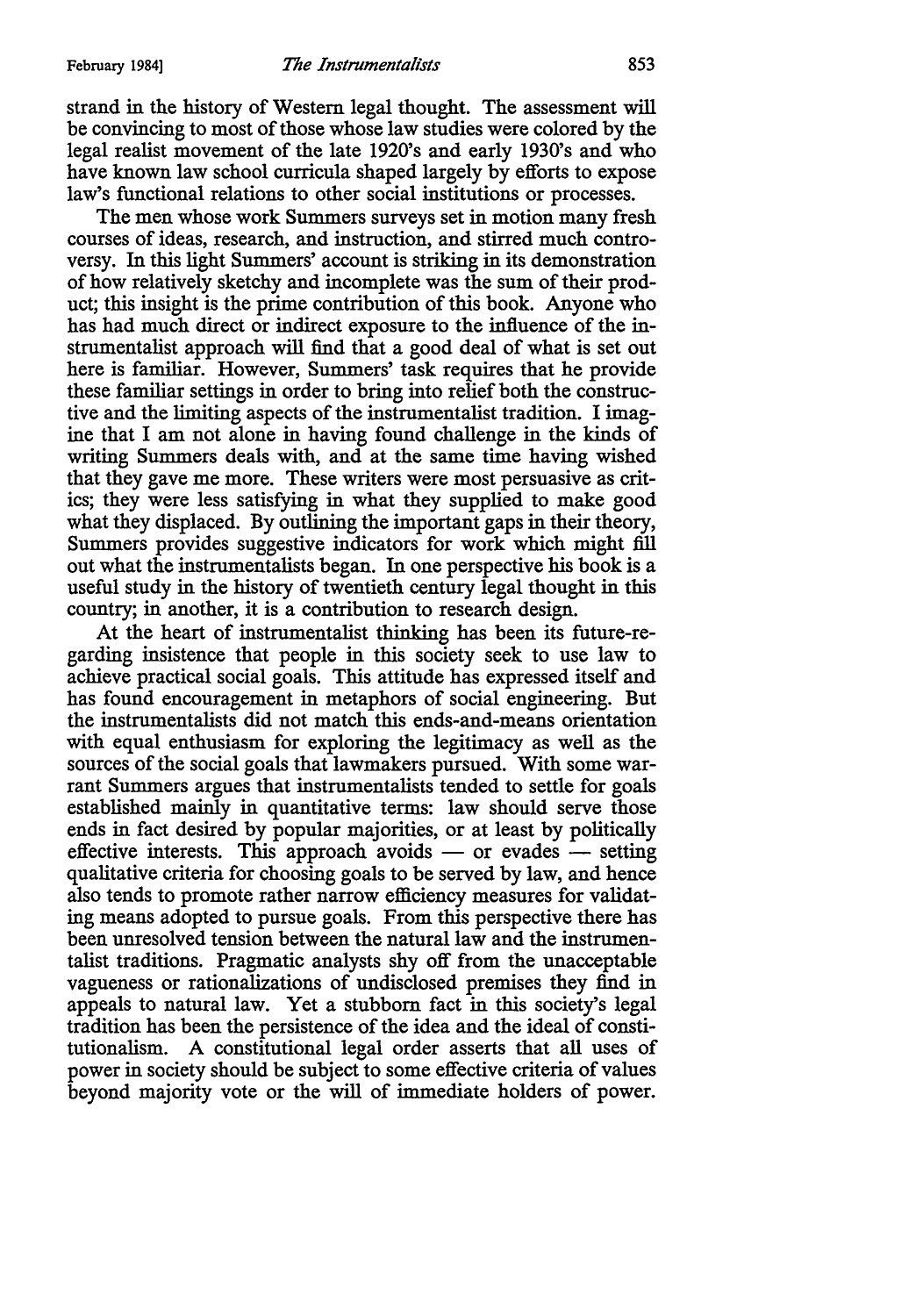Summers does not choose quite these terms in observing that instrumentalist literature has scanted qualitative analysis. But tension with constitutionalism fits his diagnosis, and suggests an important limitation of the instrumentalist achievement.

Summers fairly notes that instrumentalist thinking emphasized the roles of judges in making and carrying out public policy. Judgemade law bulked large in nineteenth-century development of legal doctrine. Against that background it was understandable that pragmatically-inclined philosophers centered on the work of courts - chiefly on the work of appellate courts, but to some extent also on what went on at the trial level. But to understand is not to justify the extent of their concentration on the judicial process, particularly when they wrote in the twentieth century context in which legislators and executive and administrative officers were rapidly taking the lead in lawmaking. There was passing reference to growth of statute and administrative law, but this was not the prime subject of attention. Even Summers tends to emphasize courts. However, he does a good job of outlining the range and diversity of goals which people may seek to define and legitimize through legal processes, and the material effects that choice of means may have on the content of goals. Of like breadth is his catalog of contemporary techniques which lawmakers employ to carry out their purposes  $-$  encouraging private arrangement of affairs, providing civil remedies for grievances, distributing publicly supplied goods and services, creating standards and rules to channel behavior under licenses or other regulatory devices, and prohibiting some conduct under penal sanctions. The range of his inventories explicitly and implicitly reckons with a legal order in which legislative, executive, and administrative processes loom large alongside judicial processes. The particulars of his catalogs are not new; Roscoe Pound's zeal in classification led him to elaborate analogous lists of interests fostered or protected by law.<sup>1</sup> But Summers' analysis serves a distinctive function, casting into sharp relief the relatively few categories upon which instrumentalist writings dwelt.

Summers finds a third limitation of the instrumentalists' contribution in their naïve optimism about the capacity of scholars to find facts to measure the effects of using law. Confident that they could capture the realities of law in action, they were the more confident that lawmakers could be effective social engineers. They underestimated the difficulties of measuring achievement not only of immediate goals of policy but also of intermediate or ultimate objectives. They underestimated the difficulty of determining to what extent law was a distinctive cause in situations where factors other than law might be at play. They underestimated the difficulties of studying

I. E.g., Pound, *A Survey of Social Interests, 51* HARV. L. REv. 1 (1943).